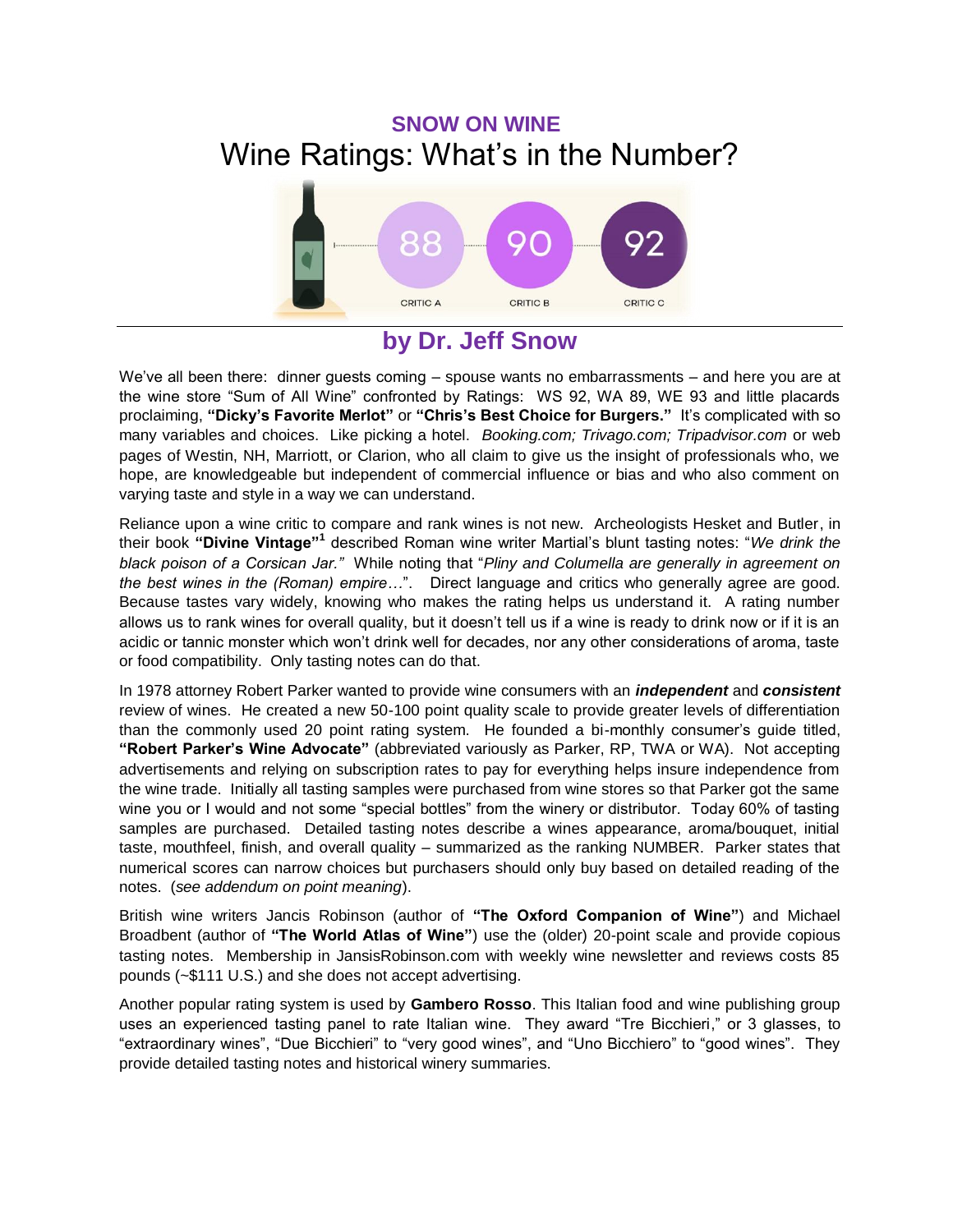Parker's (WA) 50-100 system<sup>2</sup> caught on and **Wine Spectator** (WS), **Wine Enthusiast** (WE) and many others have now adopted it. But did they adopt Parker's *independence* and *consistency?* Well, be your own judge. WS does publish wine trade advertising, and rates primarily winery donated wine, but claims to pay for about 2% of rated wines. To their credit the editors who rate their wines are identified, and tasting notes are clear. And WE? It is a group of related companies. **Wineenthusiast.com** takes you to the WE Catalogue, and when you click on "**buy wine"** you are redirected onto **wineexpress.com**. **WineMag.com** takes you to the WE Magazine, and selecting a wine to buy takes you to **wine-searcher.com**. On the WineMag site go to the bottom and select "trade" then "submit for rating" or "advertising." You will discover their "claims "… *to create immersive, memorable, custom content experiences that tell a brand's story…"*<sup>3</sup> .

Some other ratings services commonly include **"James Suckling"** (formerly a WS editor), **"Jeb Dunnuck"** (formerly a wine critic with Robert Parker's WA), **Vivino.com, Cellartracker.com, and Decanter.com**.

Many less well-known sites, bloggers, and of course wine merchants, offer wine rating as well. I use them all from time to time but am careful to read accompanying tasting notes and consider their objectivity and independence.

#### **Notes:**

- 1) Heskett, Randal & Butler, Joel; Divine Vintage; 2012, Palgrave MacMillan, p. 109.
- 2) RobertParker.com, About Us, RPWA Rating System.
- 3) WineMag.com, Advertise, Enthusiast Idea Lab.